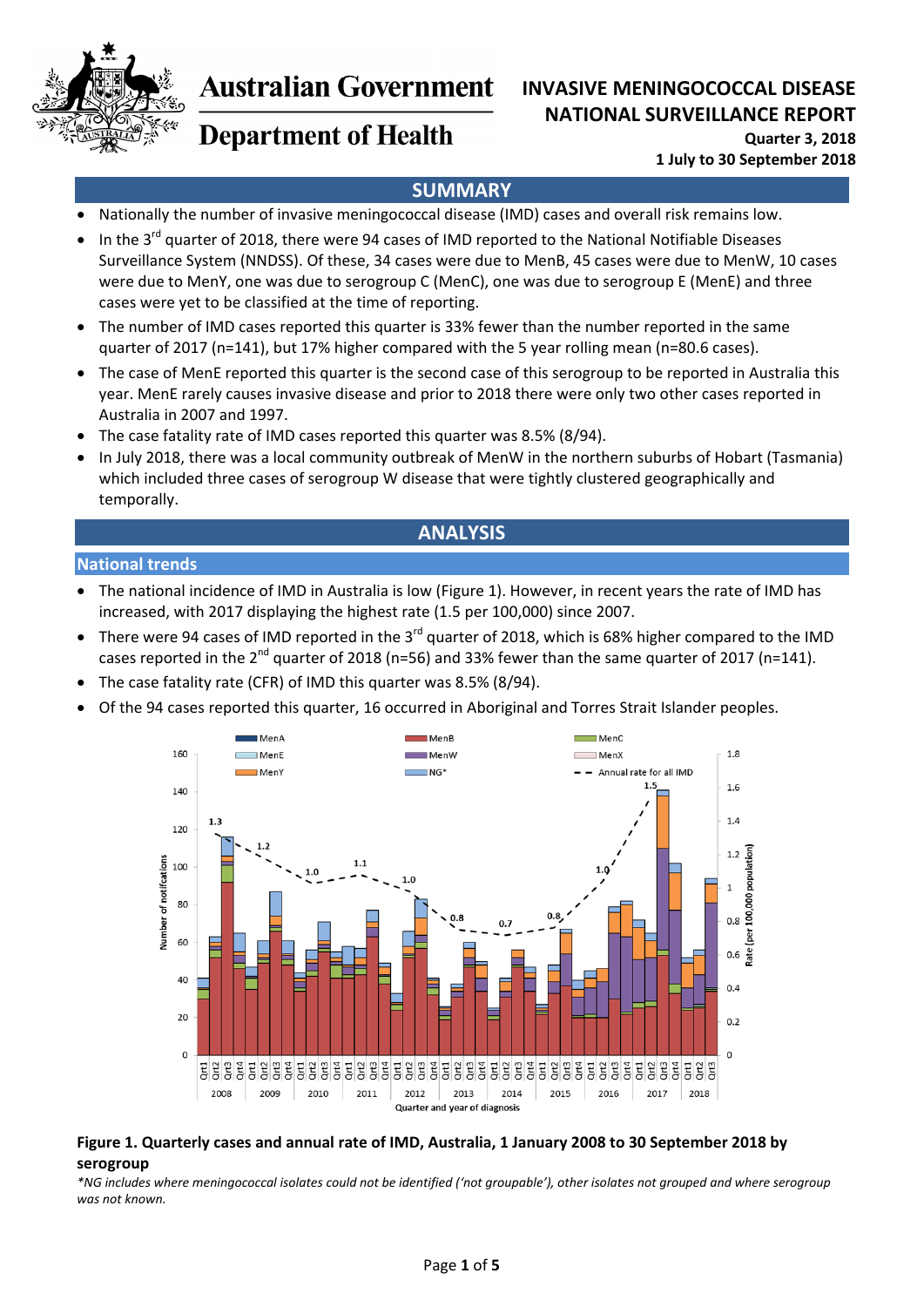#### **Seasonality**

- IMD tends to follow a seasonal pattern in Australia, with increased disease activity between June and September each year (Figure 2).
- $\bullet$  IMD notifications in the 3<sup>rd</sup> quarter of 2018 continued to follow the seasonal pattern, with notifications rising from June and reaching a peak in August.
- Compared with the 5 year monthly rolling mean (range 19.4 to 31.0 mean cases per month during quarter 3 in 2012‐2016), cases of IMD reported by month for this quarter were at the higher end of the range(range 30.0 to 33.0) (Figure 2).

#### Figure 2. Cases of IMD, Australia, 1 January 2014 to 30 September 2018, by serogroup, month and year of **diagnosis**



\*NG includes where meningococcal isolates could not be identified ('not groupable'), other isolates not grouped and where *serogroup was not known.*

#### **Age Distribution**

 Cases of IMD were reported across all age groups in the first three quarters of 2018 (Figure 3). The median age of all IMD cases YTD was 31 years (range: 0 years to 96 years).

#### Figure 3. Notifications of IMD, Australia, 1 January to 30 September 2018, by serogroup and age group



\*NG includes where meningococcal isolates could not be identified ('not groupable'), other isolates not grouped and where *serogroup was not known.*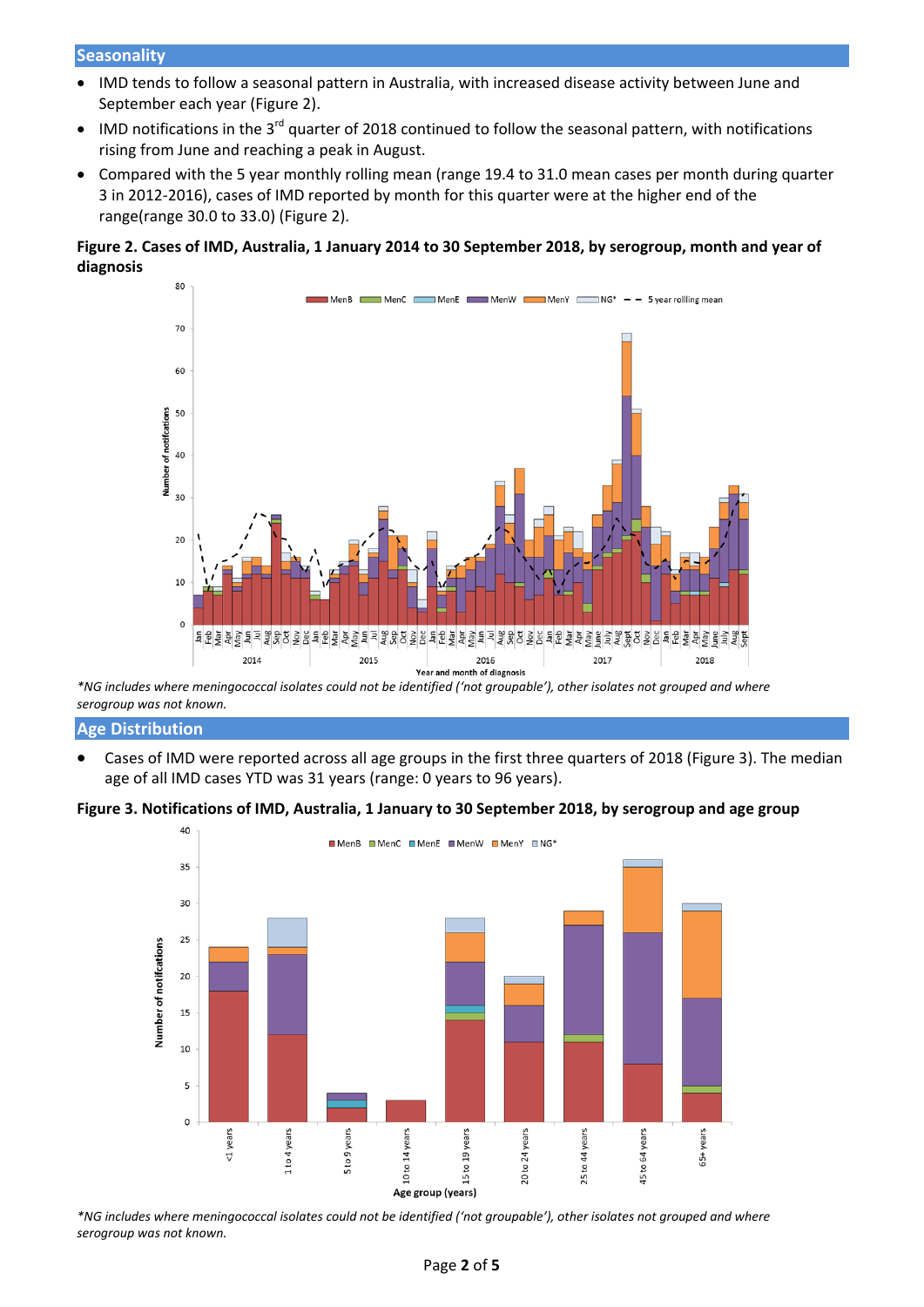#### **Geographical Distribution**

- In 2018 YTD, cases of IMD were reported in all jurisdictions (Table 1).
- From the period of 1 January to 30 September 2018, the Australian Capital Territory experienced the lowest rate of IMD (0.2 per 100,000 population) and the Northern Territory experienced the highest (3.2 per 100,000).

### Table 1. Notifications and rates of IMD, Australia, 1 January to 30 September 2018, by serogroup and state **and territory**

|                    | <b>Notifications</b> |          |              |          |    |              |              |                |              |             |
|--------------------|----------------------|----------|--------------|----------|----|--------------|--------------|----------------|--------------|-------------|
|                    |                      |          |              |          |    |              |              |                |              | Rate (per   |
|                    |                      |          |              |          |    |              |              |                |              | 100,000     |
| State or territory | A                    | B        | $\mathsf{C}$ | E        | W  | $\mathsf{X}$ | Y            | $NG*$          | <b>Total</b> | population) |
| <b>ACT</b>         | 0                    | $\Omega$ | $\Omega$     | 0        | 1  | 0            | 0            | 0              | 1            | 0.2         |
| <b>NSW</b>         | $\Omega$             | 21       | 2            | 0        | 17 | 0            | 11           | $\mathbf{1}$   | 52           | 0.7         |
| <b>NT</b>          | $\Omega$             | 2        | $\Omega$     | $\Omega$ | 4  | $\Omega$     | $\Omega$     | 2              | 8            | 3.2         |
| <b>QLD</b>         | $\Omega$             | 21       | $\Omega$     | 2        | 9  | $\Omega$     | 9            | $\overline{2}$ | 43           | 0.9         |
| <b>SA</b>          | 0                    | 18       | $\Omega$     | 0        | 3  | $\Omega$     | 1            | 0              | 22           | 1.3         |
| <b>TAS</b>         | $\Omega$             | 3        | $\Omega$     | 0        | 5  | $\Omega$     | 1            | 0              | 9            | 1.7         |
| <b>VIC</b>         | 0                    | 11       | 1            | 0        | 15 | 0            | 10           | 3              | 40           | 0.6         |
| <b>WA</b>          | $\Omega$             | 7        | $\Omega$     | 0        | 18 | 0            | $\mathbf{1}$ | $\mathbf{1}$   | 27           | 1.0         |
| Australia          | 0                    | 83       | 3            | 2        | 72 | 0            | 33           | 9              | 202          | 0.8         |

\*NG includes where meningococcal isolates could not be identified ('not groupable'), other isolates not grouped and where *serogroup was not known.*

#### **Severity**

 Of the 202 IMD cases reported up until 30 September 2018, 30% (60/202) were admitted to ICU, which was slightly less than the proportion of IMD cases reported for the same period of 2017 (32%; 88/277).

#### **Serogroup analyses**

- The three most common meningococcal serogroups currently reported in Australia are MenB, MenW and MenY.
- From 2002 to 2015, MenB was the predominant serogroup in Australia. However, from 2016 there has been a shift in meningococcal serogroups causing invasive disease in Australia, with an increasing proportion of cases caused by MenW and MenY

#### **Serogroup B (MenB)**

- In the first three quarters of 2018 there were 83 cases of MenB reported (Table 1), representing 41% of all IMD cases reported YTD and a decrease of 20% on the number of MenB cases reported in the same period of 2017 (n=104).
- MenB is the only serogroup with cases reported in all age groups in 2018 YTD (Figure 3). The median age of MenB cases reported YTD was 19.1 years (range: 0 years to 74 years).
- In 2018 YTD, 11% (9/83) of MenB cases were reported in Aboriginal and Torres Strait Islander peoples.

### *Clinical presentation, severity and risk factors of MenB*

- This quarter there was one death due to MenB reported; a total of three deaths reported in 2018 YTD.
- $\bullet$  In 2018 YTD, 31% (26/83) cases of MenB were admitted to an intensive care unit.
- The most common risk factors associated with MenB infection YTD in 2018 included having a smoker in the household (23%; 19/83), attending a school or university (17%; 14/83) and being a current smoker (11%; 9/83). The same common risk factors were identified for MenB cases for the same period of 2017, with the exception of being a current smoker.

#### **Serogroup W (MenW)**

- In the first three quarters of 2018 there were 72 cases of MenW reported (Table 1), representing 36% of all IMD cases reported YTD and a decrease of 28% on the number of MenW cases reported in the same period of 2017 (n=100).
- In 2018 YTD, MenW was reported in all age groups except the 10–14 years age group (Figure 3). The median age of MenW cases reported YTD was 37.5 years (range: 0 years to 92 years).
- In 2018 YTD, 28% (20/72) of MenW cases were reported in Aboriginal and Torres Strait Islander peoples.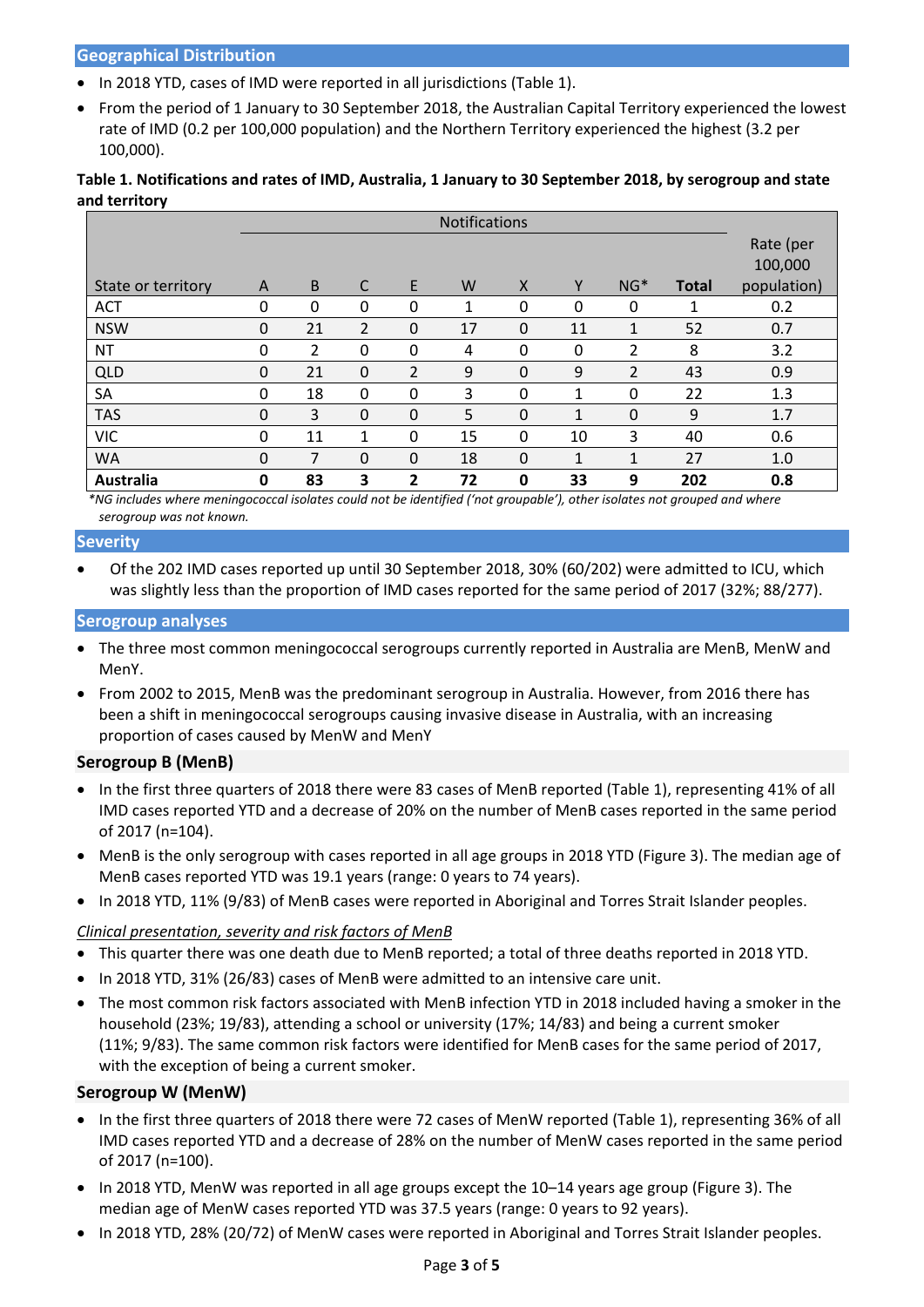In July 2018, there was local community outbreak of MenW in the northern suburbs of Hobart (Tasmania) which included three cases of serogroup W disease that were tightly clustered in geography and time. In response to this outbreak the Tasmanian Government initiated a free Meningococcal ACWY Immunisation State‐wide Program that targeted persons born after 1 August 1997 and at least 6 weeks of age. Further information can be found at the Tasmanian Department of Health website. The other six cases were more widely distributed across the state and occurred across the quarter. Of these, there were three cases of B, two W and one Y. One of these W cases died of their infection.

## *Clinical presentation, severity and risk factors of MenW*

- There were nine deaths due to MenW reported in 2018 YTD. Of these two were reported in the  $2^{nd}$  quarter of 2018 and seven were reported this quarter.
- The age of cases reported to have died from infection with MenW in 2018 YTD ranged from 16 to 60 years, with five of the deaths reported in persons aged 30 years or younger.
- In 2018 YTD, 36% (26/73) of MenW cases were admitted to an intensive care unit.
- The most common risk factors associated with MenW infection in 2018 YTD included having a chronic disease (24%; 17/72), having a current smoker in the household (8%; 6/72) or attending a school or university (7%; 5/72). These were similar to the risk factors reported in MenW cases in the same period of 2017. However, for the same period in 2017, there were more MenW cases reported as immunocompromised (n=10) compared with 2018 (n=2).

## **Serogroup Y (MenY)**

- In the first three quarters of 2018 there were 33 cases of MenY reported (Table 1), representing 16% of all IMD cases reported YTD and a decrease of 39% on the number of MenY cases reported in the same period of 2017 (n=54).
- In 2018 YTD, MenY was reported in all age groups except the 5-9 years and 10-14 years age groups (Figure 3). The median age of MenY cases reported YTD was 50.1 years (range: 0 years to 96 years).
- There was one case (3%) of MenY reported in Aboriginal and Torres Strait Islander people in 2018 YTD.

*Clinical presentation, severity and risk factors of MenY*

- $\bullet$  There was one death due to MenY reported in 2018 YTD, which was reported in the 2<sup>nd</sup> quarter of 2018.
- In 2018 YTD, 15% (5/33) of MenY cases were admitted to an intensive care unit.
- The most common risk factors associated with MenY infections in 2018 YTD included having a chronic disease (30%; 10/33) and being a current smoker (12%; 4/33). These were similar to the risk factors reported in MenY cases in the same period of 2017.

## **Other serogroups (Men A, C, X and E)**

- Notifications of MenC have dramatically declined from 225 cases in 2002 to 14 cases in 2017 (a 94% decrease) since the introduction of the MenC vaccine in 2003. So far in 2018 here have been three cases of MenC reported in Australia.
- Serogroup A (MenA), MenE and serogroup X (MenX) are rare in Australia. Since 2002 there have been only four cases of MenA, two cases of MenE and two cases of MenX reported in Australia.
- This quarter Queensland reported a second case of IMD due to MenE. This brings the number of IMD cases reported to the NNDSS due to MenE to two in 2018 YTD. There was no epidemiologic link identified between the two Queensland cases.

## **BACKGROUND**

- IMD typically manifests as meningitis, sepsis or bacteraemia and mainly affects children aged younger than 5 years and adolescents (15–19 years) with a seasonal peak of cases in winter and early spring.
- The bacteria causing this disease, *Neisseria meningitidis*, are carried by a proportion of the population without developing disease. The prevalence and duration of asymptomatic nasopharyngeal carriage of meningococci vary over time and in different population and age groups. Adolescents have the highest carriage rates, peaking in 19-year olds, and so play an important role in transmission. $<sup>1</sup>$ </sup>
- The clinical manifestations of meningococcal septicaemia and meningitis may be non-specific and can include sudden onset of fever, rash (petechial, purpuric or maculopapular), headache, neck stiffness, photophobia, altered consciousness, muscle ache, cold hands, thirst, joint pain, nausea and vomiting. However, non‐specific presentation is not uncommon for IMD, making early diagnosis challenging.